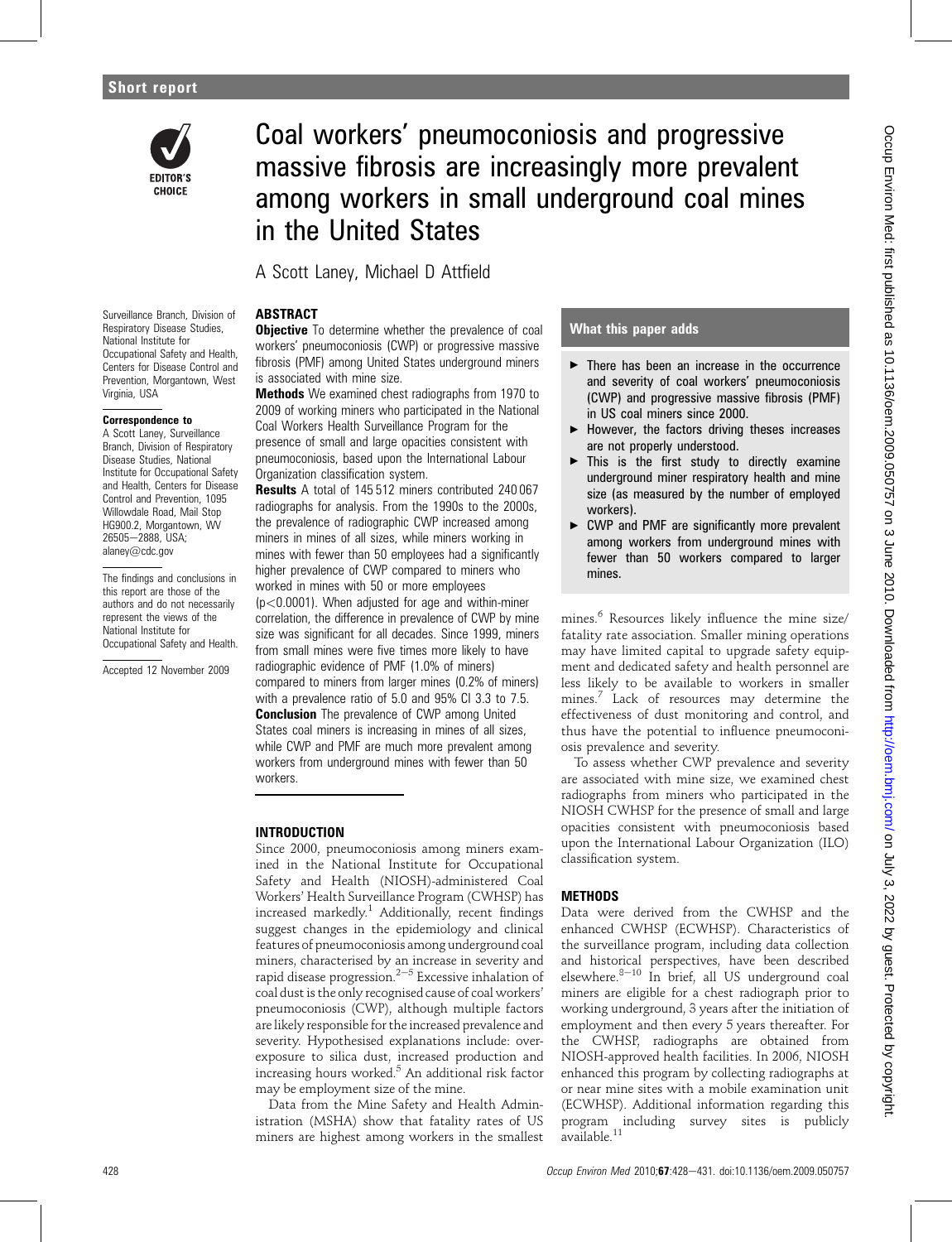The radiographs were classified by NIOSH certified readers for the presence, profusion and type of lung parenchymal abnormalities consistent with pneumoconiosis using the ILO Classification of Radiographs of Pneumoconioses.<sup>12</sup> A final determination of the classification of each radiograph was made using a standardised procedure, and required agreement between at least two NIOSH certified readers. $8^8$  For the present analysis, presence of CWP was defined as an ILO classification of 1/0 or greater for small pneumoconiotic opacities and/or progressive massive fibrosis (PMF). PMF was defined as the presence of any large opacity (category A, B or C).

Data were restricted to radiographs of underground coal miners acquired from 1 January 1970 to 15 May 2009. Complete information for mine location, employment size (ie, number of underground employees) and date of the radiograph was required for inclusion into the analytic dataset.

Approximately one third of miner participants contributed more than one radiograph over the 39-year study period. To account for within-miner correlation, we estimated prevalence ratios (PR) and 95% CIs using generalised estimating equations (GEE) employing a first order auto-regressive correlation structure. We adjusted all prevalence ratios in the GEE models for age at the time of radiograph acquisition.

### RESULTS

A total of 145 512 miners were included in the analysis. Study participants were predominantly white (96.3%) and male (97.5%) with an overall mean age of 35.8 years (range  $16.1-83.1$ ). Mean and median miner age significantly increased over time with mean age in the 1970s being 33.7 years compared to 41.4 years in the 2000s. Mines with 50 or more employees tended to have a slightly older workforce compared to mines with fewer than 50 miners. From 1970 to 2009 a total of 240 067 radiographs were eligible for analysis. Of the 145 512 miner participants, 86 915 (59.7%) contributed one radiograph, 36 164 (24.9%) two radiographs, 13 915 (9.6%) three radiographs, 5148 (3.5%) four radiographs and the remaining 3370 (2.3%) five or more.

A classification of CWP was present for 11 753 radiographs (4.9%) and 653 radiographs had a final determination of PMF. Prevalence of CWP was 6.5% in the 1970s, 2.5% in the 1980s, 2.1% in the 1990s and 3.2% in the 2000s. Within-decade prevalence of CWP differed by mine size (figure 1). In every decade examined, the prevalence of CWP was lowest among miners who worked in mines with 500 or more employees. Linear regression demonstrated a modest association between mine size and CWP prevalence in the 1970s and 1980s but a significant trend in the 1990s and 2000s (top panel, figure 1). In the 1990s and 2000s, miners from mines with fewer than 50 employees had a higher prevalence of CWP compared to radiographs from miners who worked in mines with 50 or more employees (p<0.0001). When adjusted for age and within-miner correlation, the difference in prevalence of CWP by mine size was significant for all decades (figure 2, white circles).

Although a regional analysis at the state level was not possible due to small numbers in some states, an aggregated regional analysis was conducted to assess whether the mine size association with CWP varied by region. The mine size effect was similar across all regions. For example, the adjusted prevalence ratio (aPR) for the states of Kentucky, Maryland, Pennsylvania, West Virginia and Virginia for the 2000s was 2.9 (95% CI 1.7 to 4.7), compared to the overall United States aPR of 3.5 (95% CI 3.1 to 4.0).





Figure 1 Coal workers' pneumoconiosis (CWP) prevalence by decade and mine size. Bars represent CWP prevalence among all radiographs. Totals (n) in the key are individual miners. Totals (n) on the x axis represent total number of radiographs by decade. Some miners contributed more than one radiograph. Top panel shows linear regression.

The 653 radiographs with PMF were contributed by 485 miners. The percentage of radiographs with a determination of PMF in the 1970s was 0.33%, 0.11% in the 1980s, 0.14% in the 1990s and 0.31% in the 2000s. In the 1970s and 1980s the prevalence of PMF was higher among miners in larger mines (figure 3). In the 1990s and 2000s PMF was more prevalent among miners working in mines with fewer than 50 workers (p<0.0001). When adjusted for miner age and accounting for within-miner correlation, miners from small mines were five times more likely to have radiographic evidence of PMF compared with miners from larger mines (figure 2, black circles).



Figure 2 Coal workers' pneumoconiosis (CWP) and progressive massive fibrosis (PMF) prevalence ratios and 95% CIs for mines with fewer than 50 employees compared to mines with 50 or more employees in the United States (prevalence of CWP in small mines/ prevalence CWP in larger mines). Generalised estimating equation models were used for calculation of values presented and adjusted for miner age at date of radiograph.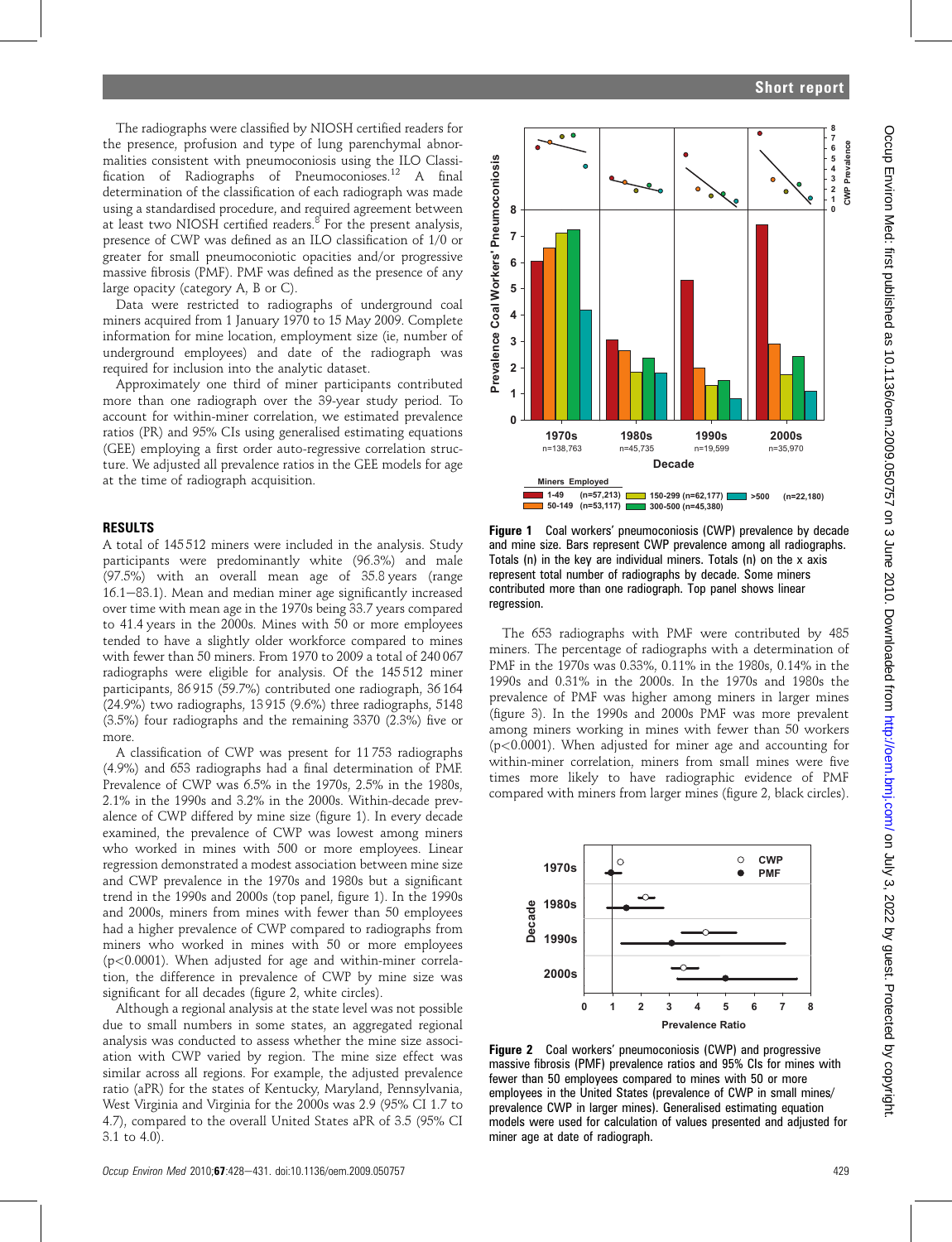

Figure 3 Prevalence of radiographs with progressive massive fibrosis in the National Institute for Occupational Safety and Health-administered Coal Workers' Health Surveillance Program by decade and mine size in US underground coal miners.

# **DISCUSSION**

The increase in the occurrence and severity of CWP and PMF in United States coal miners since 2000 has been well documented. However, the factors driving theses increases are not properly understood. We examined whether differences in prevalence existed between large and small mines. Our findings demonstrate increased prevalence and severity in mines of all sizes in the United States. However, CWP and PMF are more prevalent among workers from underground mines with fewer than 50 workers.

Previous reports have demonstrated that non-fatal disabling injuries and fatalities are more common in smaller mines. $^{6\ 7\ 13-15}$ Why smaller mines have higher injury rates has not been thoroughly examined. One study suggested that smaller mines may have a younger, less experienced, workforce compared to larger mines.<sup>13</sup> Our data confirm that mines with fewer than 50 employees have a younger workforce. This association was statistically significant for all decades examined; however, the actual mean age difference between small and large mines was relatively modest. In addition, the measure of effect was ageadjusted for the CWP/mine size comparisons. Therefore, we consider this finding to be robust, and discount age as an explanation for the results.

Geographical region is a surrogate for coal rank which is known to be associated with CWP. Had the small mines been concentrated in areas where the coal rank is higher, the findings might have been a reflection of confounding between mine size and coal rank. We were unable to undertake a complete analysis by geographical region (state) because of lack of sufficient data for some states. However, the findings we were able to derive showed the same pattern of findings across states for the CWP/mine size association. Overall, we do not believe that the small mine effect is due to confounding with coal rank or geographical region.

Other possible dust-related factors relate to excessive exposures to silica and mixed-mine dust. It may be that small mines work thinner seams of coal, in which there is greater risk of silica exposure from cutting the mine roof or floor to gain adequate access. In part, this hypothesis is not supported because thin seam mines are primarily concentrated in Kentucky, Virginia and West Virginia; however, the small mine effect was evident in other states.

With respect to mixed-mine dust, the results from a sampling exercise undertaken in the 1990s by MSHA are informative.<sup>16</sup> MSHA inspectors made unannounced visits to coal mines and sampled the airborne dust levels at the mine faces. These data were compared with operator-sampled dust levels which showed a decreasing trend in dust levels with decreasing mine size. In contrast, the unannounced operator samples showed an increasing trend in dust levels with decreasing mine size. While for large mines the inspector samples were less or about the same level as the operator samples, the inspector samples in small mines were about twice the level of those from operator samples. The findings of the MSHA study may provide an explanation for our results, as these data suggest that dust levels in small mines may be substantially higher than in larger mines. However, a limitation of this study is that consistent reliable information regarding the cumulative dust exposures for those with CWP and PMF was not available.

To our knowledge, this is the first study to directly examine miner respiratory health and mine size. There are distinct differences between large and small mines which potentially influence the amount and type of exposures experienced in these different environments. Our observation that miners working in smaller underground mines have a greater risk of CWP and PMF is a first step towards targeted prevention efforts. The next step is to systematically identify the factors most likely responsible for the increases in CWP and PMF in small mines through exposure assessments and observation of workforce practices.

Although the focus of this report has been on mine size, it is important to highlight that CWP and PMF prevalence increased between the 1990s and 2000s for mines of all sizes. The ultimate goalmust be to return to and surpass the historic reductions in CWP prevalence seen in the 1980s and 1990s, regardless of mine size.

Acknowledgements The authors would like to thank the Coal Workers' Health Surveillance Program team under the leadership of Anita Wolfe. The authors would like to thank the B-Readers for participation in this study.

#### Competing interests None.

**Ethics approval** This study was conducted with the approval of the National Institute for Occupational Safety and Health.

Provenance and peer review Not commissioned; externally peer reviewed.

# REFERENCES

- National Institute for Occupational Safety and Health. Work-related lung disease surveillance report 2007, Division of Respiratory Disease Studies. editor. Morgantown: Department of Health and Human Services, 2008:41-3.
- Centers for Disease Control and Prevention, Advanced cases of coal workers' pneumoconiosis-two counties, Virginia, 2006. MMWR Morb Mortal Wkly Rep  $2006:55:909 - 13$
- 3. **Centers for Disease Control and Prevention**, Advanced pneumoconiosis among working underground coal miners-Eastern Kentucky and Southwestern Virginia, 2006. MMWR Morb Mortal Wkly Rep 2007;56:652-5.
- Antao VC, Petsonk EL, Sokolow LZ, et al. Rapidly progressive coal workers' pneumoconiosis in the United States: geographic clustering and other factors. Occup Environ Med 2005: $62:670-4$ .
- 5. Laney AS, Petsonk EL, Attfield M. Pneumoconiosis among underground bituminous coal miners in the United States: is silicosis becoming more frequent? Occup Environ Med 2009 Sep 22 [Epub ahead of print].
- 6. National Institute for Occupational Safety and Health Mining Division. Number and rate of fatalities by employment size of mining operation, 2002-2006. 2006. http://www.cdc.gov/niosh/mining/statistics/fatalities.htm (accessed 11 May 2009).